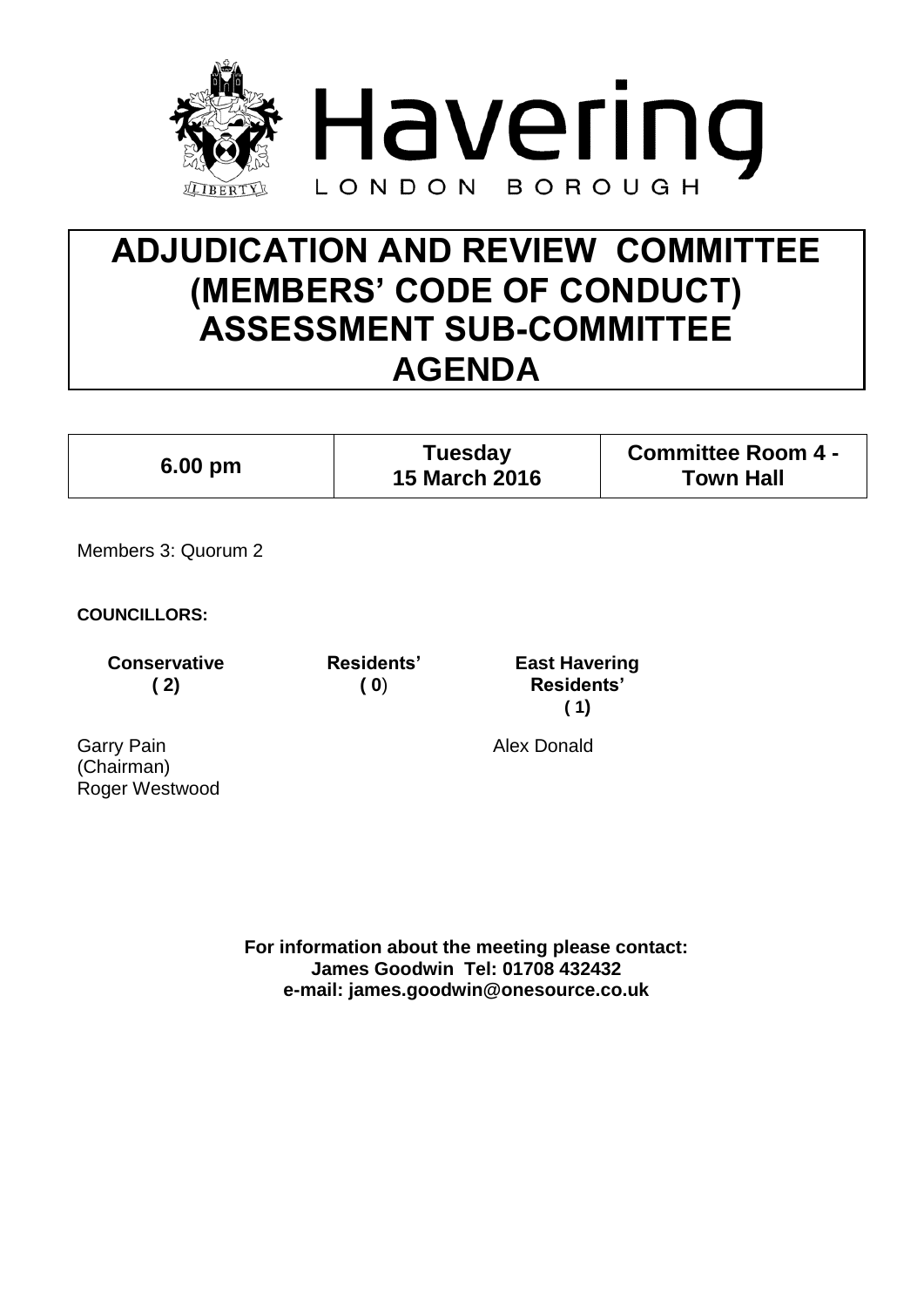# **Protocol for members of the public wishing to report on meetings of the London Borough of Havering**

Members of the public are entitled to report on meetings of Council, Committees and Cabinet, except in circumstances where the public have been excluded as permitted by law.

Reporting means:-

- filming, photographing or making an audio recording of the proceedings of the meeting;
- using any other means for enabling persons not present to see or hear proceedings at a meeting as it takes place or later; or
- reporting or providing commentary on proceedings at a meeting, orally or in writing, so that the report or commentary is available as the meeting takes place or later if the person is not present.

Anyone present at a meeting as it takes place is not permitted to carry out an oral commentary or report. This is to prevent the business of the meeting being disrupted.

Anyone attending a meeting is asked to advise Democratic Services staff on 01708 433076 that they wish to report on the meeting and how they wish to do so. This is to enable employees to guide anyone choosing to report on proceedings to an appropriate place from which to be able to report effectively.

Members of the public are asked to remain seated throughout the meeting as standing up and walking around could distract from the business in hand.